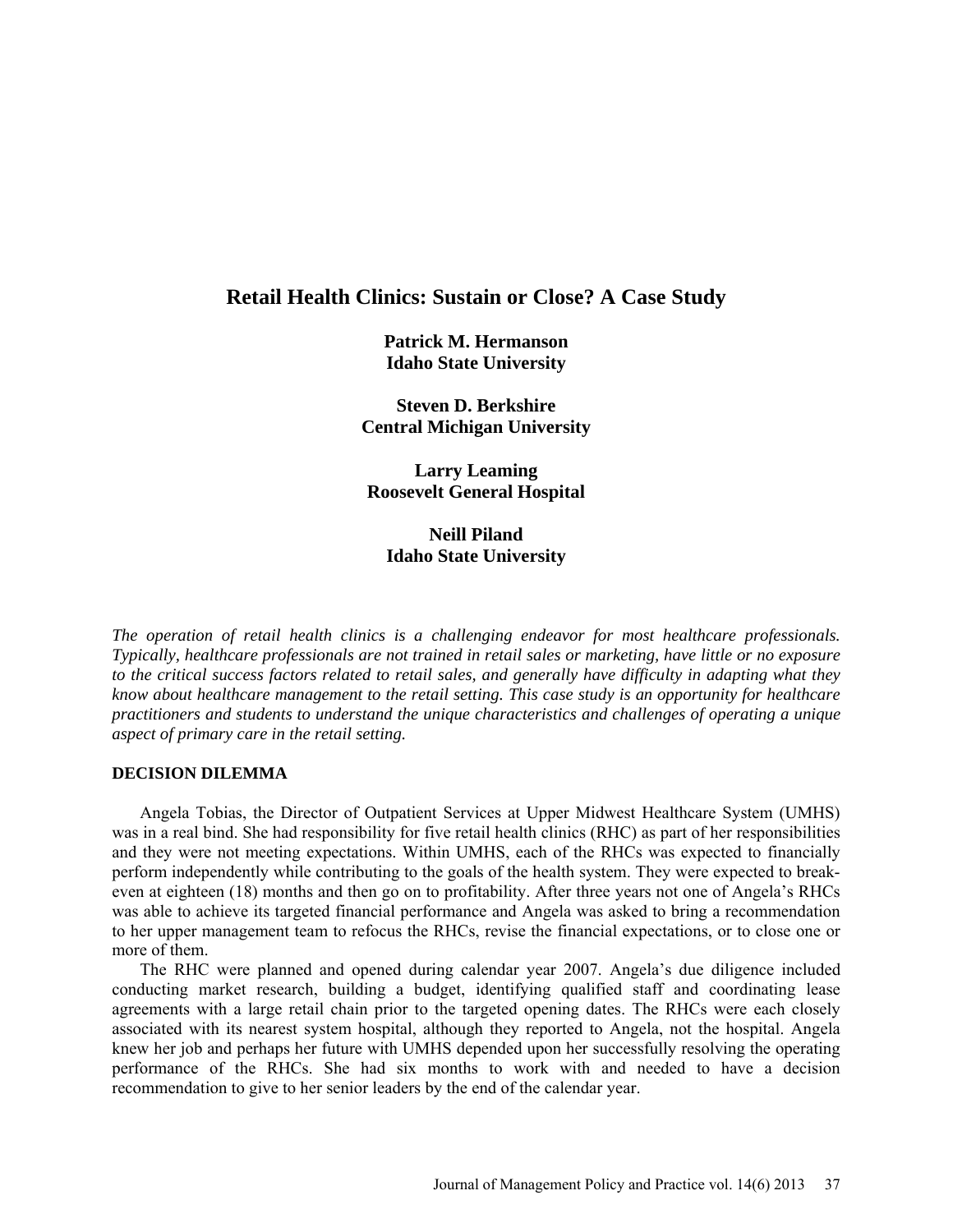#### **INTRODUCTION**

The retail health clinic phenomenon began in the early 2000s as an alternative to the more expensive and inherently slower alternatives of hospital emergency rooms, urgent care centers, or physician office visit (Malvey and Fottler 2006). RHCs are identifiable by four characteristics including location within a big box retail store or pharmacy, a limited menu of services that do not require imaging or laboratory services, typical staffing by nurse practitioners, and affordable pricing structures (Bohmer 2007).

In 2005 Angela Tobias and the planning staff at UMHS were investigating ways to accomplish several objectives. Their first priority was to find a way to shift unnecessary visits from the Emergency Departments (ED) of their hospital system to other more appropriate venues. Over 30% of their ED visits were unnecessary because they were neither urgent nor emergent. Those visits could easily be accommodated in alterative outpatient settings. Angela also wanted to find a means to direct more patients to the hospital-based physician practice groups that were developing within the UMHS. Having hired over 80 primary care practitioners over the course of the previous 14 months, the UMHS needed to enhance their patient load and productivity as quickly as possible to reduce the subsidies that were being made. Angela was also accountable for positioning her outpatient services within the continuum of care. She knew that retail health was a fast growing segment of the care continuum and she did not want the system's competitors to gain an advantage over UMHS.

RHCs operated using several different models including leasing space as a tenant of a host retailer, functioning as a department within a larger retailing organization, and being a joint venture partner with a host retailer. Angela found a national retailer that had wanted to expand their RHC presence in every market where they could find a hospital or health system to partner with. The retailer only used the landlord-tenant model, therefore Angela developed lease agreements with five different stores within the chain. The five RHCs began operating within six months of each other in communities across the upper Midwest. The most distant were 160 miles apart.

# **OPERATING CHALLENGES**

The stores were opened with great fanfare and excitement as more convenient and less costly options for care. The business plan that Angela had prepared called for the RHCs to break-even in 18 months, so a slow start-up was not unanticipated. Patient visits ranged from 3 or 4 patients per day to nearly a dozen at the busiest clinic.

The first challenge Angela encountered was staffing the RHCs. She knew that retail health care could not be delivered in the traditional way using a staffing model similar to a typical physician office. She needed to use nurse practitioners (NP) (advanced practice nurses) to staff the RHCs 12 hours per day, seven days per week. Finding sufficient numbers of qualified staff to cover the five RHCs would require 11 to 15 full-time equivalent NPs. Moreover, the NPs were required to be credentialed by the payers before the RHC could bill for and collect for services rendered. Angela was eventually able to find and hire sufficient staff; however in the early months the RHCs were not remaining open on a consistent basis due to variability in staffing and the start dates of the newly acquired staff. Angela worked to get the NPs credentialed but prior to having them officially sanctioned by all payers, several of the RHCs could only accept cash. That experience upset patients and Angela later determined that it hurt the long-term viability of some of her RHCs.

Angela understood that marketing and advertising were essential to a successful health care service. She had not realized that the nuances of retail marketing were just as applicable in the RHC as they were in any other retail setting. Angela was constrained by her lease agreements. She had not understood the significance of many of the terms and conditions of her leases. While her RHCs were co-branded with the retailer, she was unable to do any independent marketing or advertising on site. There would be no outdoor signage, no interior signage, and no special UMHS signage. Angela quickly came to understand that if someone did not know that her clinic was already in the building, they would never think to consider stopping there for health care services.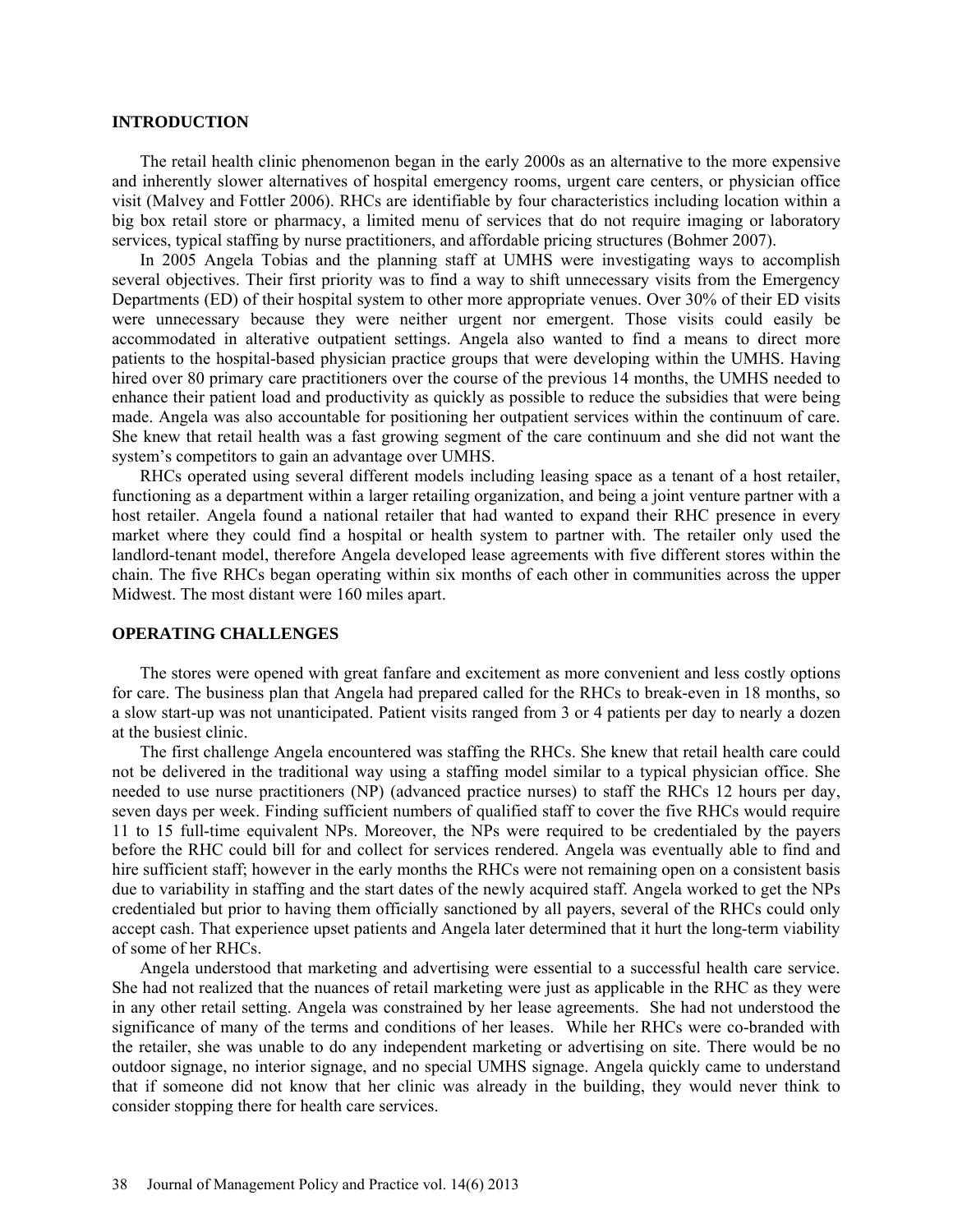The location of the RHCs became another challenge for Angela. Four of her five stores were located in mid-sized communities with consistently high foot traffic. One of her RHCs was located in a resort community. The resort community retail foot traffic was consistent with the others; however, Angela quickly found that the propensity of travelers and vacationers to use a RHC was much lower than the more established communities. The location of the RHCs within the stores also varied. Angela had to accept the space that was available at the time she signed her leases. She found that other retail services such as optometry, photography, nail care, and retail health care were normally found near the checkout stands. Two of her RHCs were located in the rear of the store or near the pharmacy. Angela learned too late that the majority of customers enter and exit near the grocery section and may never pass by the RHC or even know that it exists.

From a health system perspective Angela was challenged to demonstrate that the RHCs contributed to corporate strategy and goals. UMHS has a standardized electronic health record (EHR) in each of its hospitals. While Angela was planning the rollout of the RHCs she included the cost for information technology in her planning. Unfortunately she was required to use the EHR that would be used in the hospital-owned physician practices. Like many health system's information technology platforms, the hospitals' EHR system and the physician practice management system EHR would not integrate. Angela was left with good data on the RHC patients but no way to demonstrate downstream revenue generation or identify those patients that ended up with admissions, procedures, or surgeries within UMHS.

Over time, the greatest challenge for Angela was clinic volume. The clinics failed to evolve as quickly as she had hoped and she knew she needed 20 to 23 patients per day at each of her RHCs to break-even. Many of the retail stores where RHCs are located have over one million people pass through their doors every year, yet most of her RHCs couldn't get above 20 patients per day. Moreover, Angela's staff would begin to complain when they reached that magic number of  $20 - 23$  patients per day since the staffing model was such that one NP and one support staff were all that were authorized to work. In some instances, only the NP was staffed in order to manage costs. Since volume was an indication of consumer awareness and satisfaction, Angela became very concerned that not enough patients were familiar with the RHCs or comfortable seeking care in a retail setting. She pondered how she could increase volume at each of her RHCs and not take business away from her urgent care business or be seen as competitive with the area physician office practices. She needed a way to be collaborative and build her business at the same time.

### **CRITICAL SUCCESS FACTORS**

During Angela's Master's program in Health Care Administration she learned about critical success factors (CSF). She knew that if she could identify the CSFs associated with retail health care, she might be able to leverage those factors to make the RHCs more successful. Through a search of the literature and by interviewing a number of RHC operators, Angela learned that there were a limited number of CSFs that she needed to concentrate on. She found that patient visits, leadership commitment, marketing, store manager support, staffing, and location were the most commonly cited factors as the key determinants of success. Angela added an electronic health record to this list because she knew that without the ability to track patients through the system, she would not be able to demonstrate that her RHCs were making a contribution to the goals of the system. A number of other factors were revealed in her research but Angela determined that many of them were peculiar to a specific site and not generalizable across all of her RHCs.

#### **DEVELOPING A RATIONALE FOR A RECOMMENDATION**

Angela thought long and hard about the challenges she faced and the CSFs that she discovered in her research. She decided to develop strategies to employ the CSFs and leverage them against the challenges. If she could create a reasonable plan, one that she herself would likely approve, then she would try to sell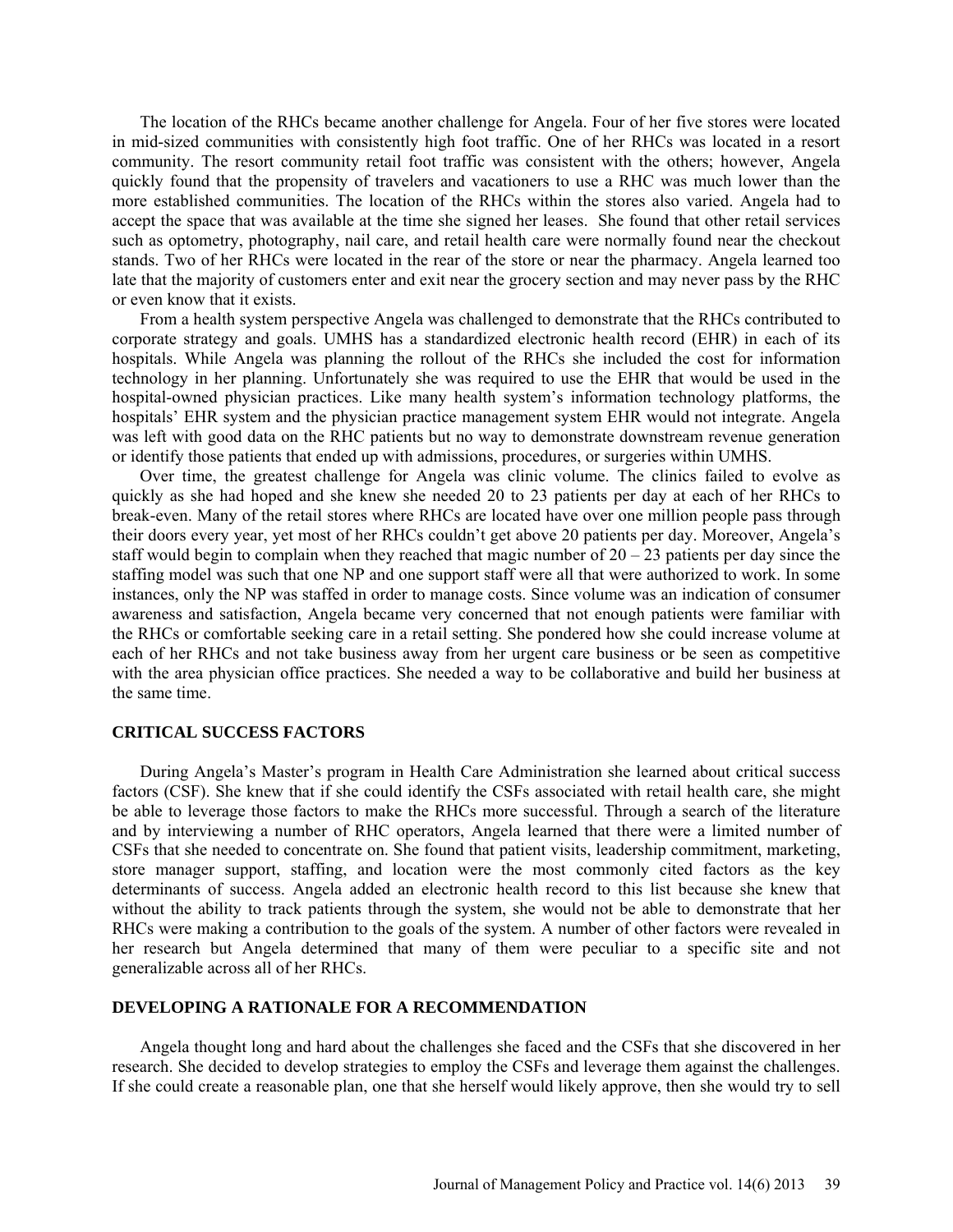it to the UMHS leadership team in an effort to continue to provide the retail health services to the communities they serve.

Angela knew that the staffing issues were behind her and she had overcome that challenge. She knew that the credentialing issues would remain but if she were able to get all NPs within UMHS credentialed upon hire, then if and when they came over to work in her RHCs she could bill for them immediately. Staffing would not be an issue in the recommendation.

Marketing was a very different issue. Angela had discovered that a couple of the NPs had developed an excellent relationship with the store managers where they worked. They had learned how to leverage that relationship to get concessions on marketing and advertising that were not typically allowed. For example, sandwich board signs appeared on the sidewalks outside the retail stores. Directional signage was used in the parking lots, which of course had the dual benefit of advertising that a RHC did exist within the store. Promotional leaflets paid for by the clinic were used in a dual marketing effort to advertise back to school supplies and sports physicals. Angela knew if she and the other NPs could develop a similar relationship with the other store managers that the two successful NPs had, she could overcome the marketing problems.

Angela wondered if she could affect the location challenge. Certainly the stores were not going to move to different communities with different demographics, however one possibility might be to move the RHC to a different store in a more affluent market. The location within the store was also rather fixed in that the lease agreements were multiple year agreements. Moving them within the store would mean that more appealing space needed to become available which was unlikely. For those RHCs without the prime location within the store, it would continue to be a challenge to drive foot traffic past those clinics.

Angela knew that she would have to demonstrate that her RHCs were making a strategic contribution to UMHS goals. She needed to be able to drive referrals to and from UMHS physician practices. She also needed to be able to provide a relief valve for the EDs within the system and unload unnecessary ED visits to her RHCs. And, she needed to calculate downstream revenue by proving that patients originating in her RHCs were showing up in UMHS hospitals.

#### **MAKING A RECOMMENDATION**

Angela was troubled by the fact that among her five RHCs, four were getting close to a break-even and the other one was losing more money than all the rest. She felt with some more time and effort she could get four RHCs to break-even or even make some money. She also knew that without leadership commitment to an investment in IT, there would be no way to identify downstream revenue and prove the benefit to the system of this part of the continuum of care. Angela understood that it was a relationship business; that the NP at each RHC had to have a collaborative relationship with the store manager for that RHC to be successful. There would be no enhanced marketing or advertising without it and she probably couldn't develop the relationship for the NPs. Volume was dependent upon marketing and consumer awareness and developing that awareness was dependent upon the relationship between the provider and the store manager.

Angela was about to make a recommendation to her senior leadership team that she knew had to be in the best interest of UMHS. She wanted to ensure that her own integrity and reputation would not be compromised in making a recommendation. If she were to recommend that the system sustain operations of the RHCs, she knew she would be personally charged to make them successful. Failure to do so could damage her career and any future opportunities within the system. If she recommended that they close, it could be viewed as an indictment of her ability as a manager. Angela understood that there were CSFs that she could not change and there were CSFs that she could leverage to enhance the potential for success. She would soon be in front of her system leadership making a case for the decision.